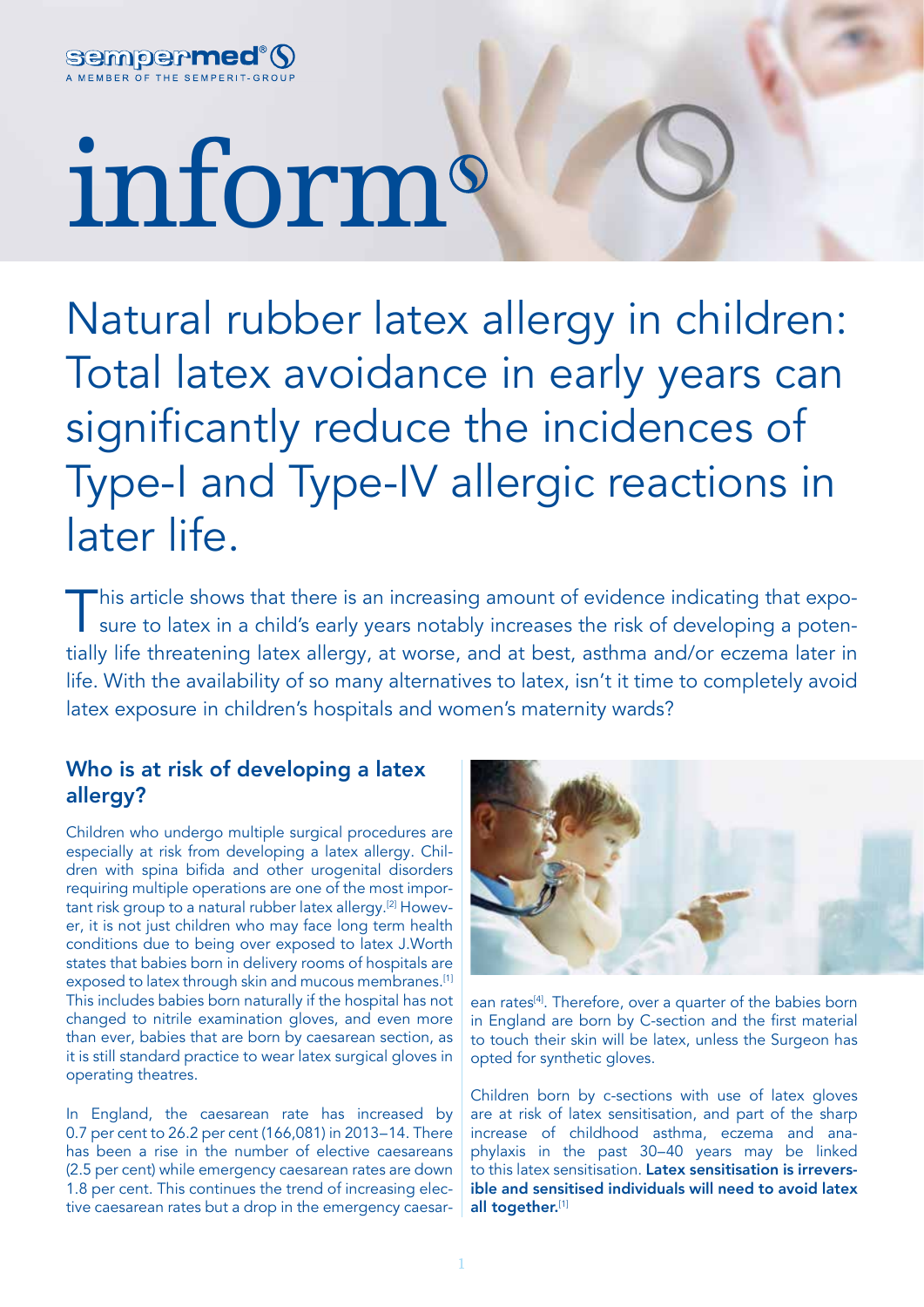

### Why are children at risk?

Over exposure leads to sensitisation, which then can lead to a build-up of IgE antibodies to latex, and as the level of IgE increases so do the allergic reactions. Arguably, that the more a child is exposed to latex in childhood, the greater the sensitisation.

Epidemiological thinking today is that early life exposure to allergens is more likely to lead to sensitisation than at any other time in life.<sup>[1]</sup>



There is currently no cure for latex allergies, hence the value of creating a latex-free environment. This method is likely to avoid not only clinical manifestations but also sensitisation for both patients and caregivers.[5]

Asthma and eczema are known as clinical reactions to latex allergy, patients with latex allergies are more likely to suffer from atopic eczema, allergic rhinitis, hay fever, or asthma with the possibility that other allergic diseases may be traced to the same sources.[1][3]

The latex that is used industrially is derived almost exclusively from the rubber tree, Hevea brasiliensis, which belongs to the family Euphorbiaceae.<sup>[3]</sup> Many plants in the Euphorbiaceae family share common factors that are highly allergenic to some people. Two known cross-reactions occur with a latex allergy: food cross reactions and plant and pollen cross reactions. Hevea Brasiliensis is related to many fruit trees. The Brehler study of 1997 identified fruit-specific IgE antibodies in latex-sensitive children, confirmed by RAST. Specifically, papaya, mango, avocado, banana, chestnut, passion-fruit, fig, melon, kiwi, pineapple, peach, and tomato.<sup>[1]</sup> Children who are allergic to latex proteins may thus also develop fruit allergies.

# What is a latex allergy?

There is more than one type of allergy in connection with either latex proteins in natural rubber latex or accelerators used in certain production processes. Allergic contact dermatitis is a Type-IV delayed immunological reaction. This type of reaction is not life threatening although it is extremely itchy and uncomfortable. It is characterised by blistering as well as redness and itching. It progresses to dryness and scaling as it heals. This can be qualified as a sensitisation to residual chemicals (e.g. accelerators) used during the production of conventional rubber products.

Another more serious type of allergy is a Type-I allergy. Type-I allergy causes immediate allergic reactions soon after contact is made with latex. This is due to an allergic reaction with the protein content of natural rubber. Unlike the Type-IV reaction, it is not delayed and can occur within minutes of contact. Latex allergy is an IgE-mediated hypersensitivity to NRL (natural rubber latex), presenting a wide range of clinical symptoms such as angioedema, swelling, cough, asthma, and anaphylactic reactions<sup>[3]</sup>.

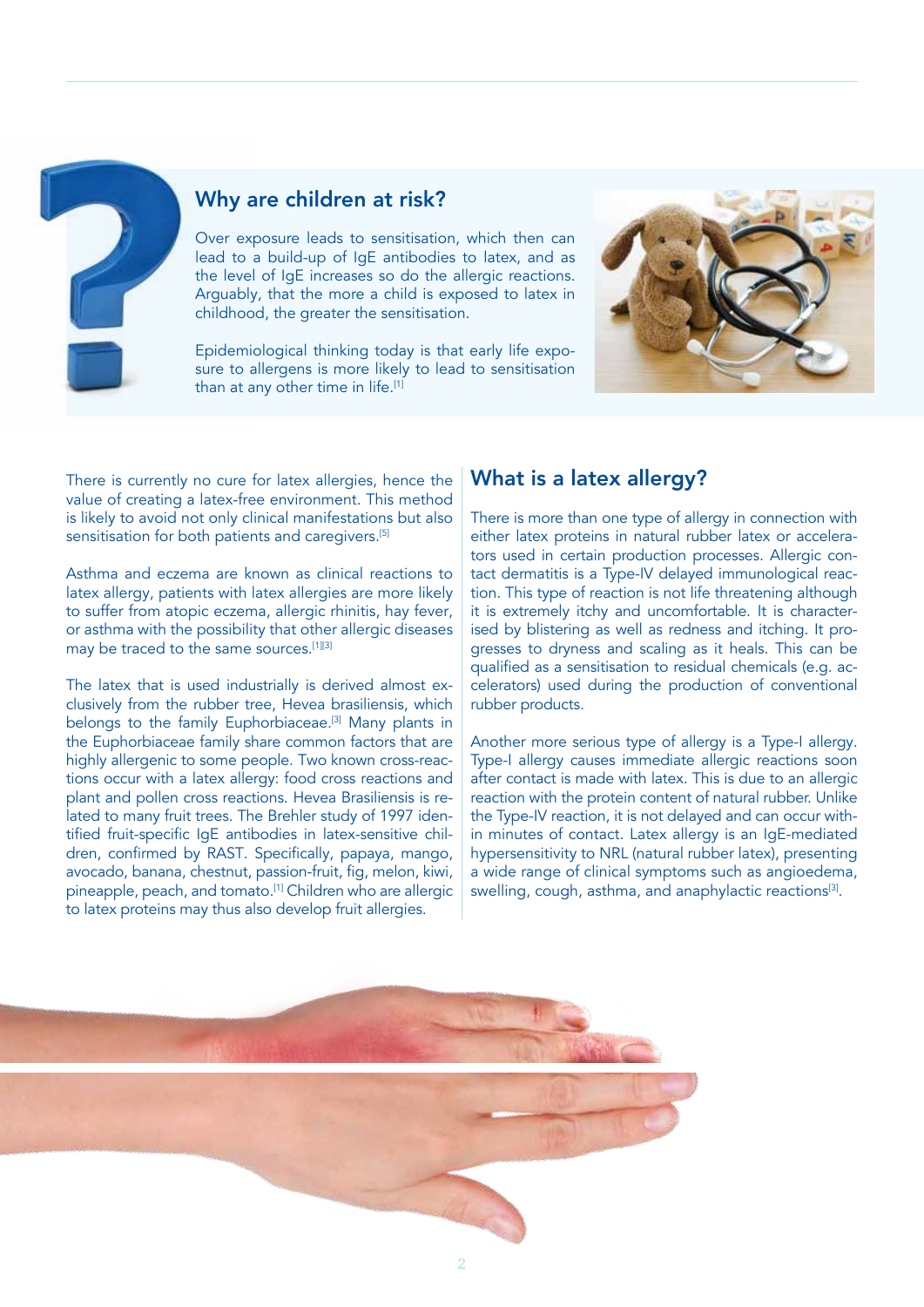#### Allergies in connection with latex products

|                          | <b>Immediate</b><br><b>Allergic Reaction</b><br>Type-I<br>hypersensitivity                                                         | <b>Allergic Contact</b><br><b>Dermatitis</b><br>Type-IV<br>hypersensitivity | <b>Contact Dermatitis</b><br><b>Irritation</b>                                       |
|--------------------------|------------------------------------------------------------------------------------------------------------------------------------|-----------------------------------------------------------------------------|--------------------------------------------------------------------------------------|
| Onset                    | Minutes to hours                                                                                                                   | Hours to days                                                               | Hours to days                                                                        |
| <b>Symptoms</b>          | Itching, swelling of tongue<br>and throat, inflammation<br>of nose and eyes, difficulty<br>in breathing, drop in blood<br>pressure | Eczema like changes to the<br>skin                                          | Redness, itching, dryness,<br>cracking, scaling and vesicle<br>formation             |
| <b>Skin Changes</b>      | Can involve all the<br>skin layers                                                                                                 | Can spread from<br>initial affected area                                    | Localised to area<br>of contact                                                      |
| <b>Reaction Involves</b> | <b>B</b> lymphocytes and<br><b>Mast Cells</b>                                                                                      | T lymphocytes                                                               |                                                                                      |
| <b>Life Threatening</b>  | <b>Yes</b>                                                                                                                         | <b>No</b>                                                                   | <b>No</b>                                                                            |
| Cause                    | Antigenic Latex proteins                                                                                                           | Chemical accelerators from<br>conventional crosslinking<br>processes        | Residual soaps beneath the<br>glove, or oil based (paraffinic)<br>skin care products |

# How does a latex allergy occur?

Latex is composed of spherical polyisoprene droplets coated with a layer of water-soluble proteins. Natural rubber (cis -1,4-polyisoprene) is a processed plant product of the rubber tree, Hevea brasiliensis . It contains variable amounts of water-soluble proteins that can be recognized as allergens by the human immune system<sup>[3]</sup>. Despite this recognition, latex allergy remains the second most common cause of intra-operative anaphylaxis.

Latex allergies are also clearly linked with food allergies. 'The latex-fruit syndrome' was first described in 1994<sup>[7]</sup>, and the mechanisms for the cross reactivity are becoming increasingly clear. Natural rubber latex (NRL) is mainly obtained from the Hevea brasiliensis tree. Hevein, a protein found in NRL, is an important immunoglobulin E (IgE) binding allergen in latex allergic patients<sup>[8]</sup>. Hevein is one of a group of plant proteins known as chitinases which are plant defence proteins that degrade chitin, a major component of fungal cell walls<sup>[9]</sup>. These proteins are preserved across many plant species.

As a consequence, there is sequence homology of between 70–80% in the N-terminal chitin binding domain of NRL hevein and class 1 chitinases or endochitinase of avocado, banana and chestnut. It is the N-terminal domain that is thought to be responsible for binding to IgE, resulting in clinical sensitisation and hypersensitivity reactions<sup>[10]</sup>.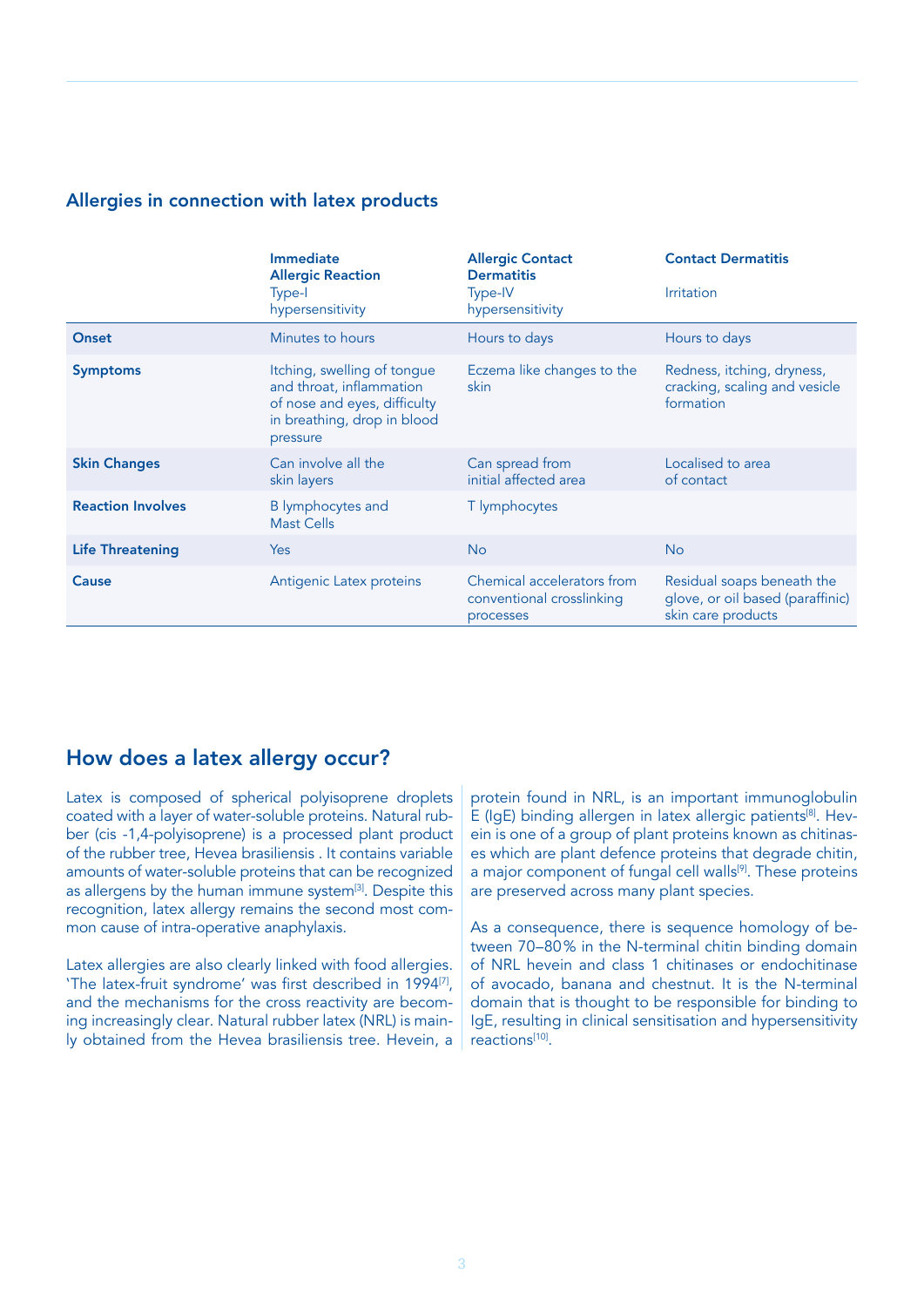

## How can this be prevented?

Prevention of latex allergies in a health care setting can be easily managed. Most medical devices are now latex-free due to the prevalence of latex allergies. However, healthcare professionals that wear surgical gloves and the choices they make are not as up to date. It has always been the surgeon and/or scrub staff's choice to decide whether to wear latex or latex free gloves, irrespective of the potential impact on their patients, unless the patient was known to have a latex allergy.

Primarily, it is advised to avoid any sensitisation to latex in the first instance. To do this, there should be an environment that is completely free of products containing latex. This is especially vital to ensure from birth and from the first intervention for children with spina bifida and those at risk of being multi-operated. Studies have shown a correlation between the number of surgical procedures, especially in the first year, and the degree of sensitisation measured by the specific IgE level<sup>[5]</sup>.

The problem of sensitisation and allergic accidents to latex in pediatric operating wards has been a key topic for several years. The incidence of sensitised persons and severe anaphylactic reactions in the latex-related surgical suite has increased dramatically since the 1980s. Despite a recent decrease of such incidents through

secondary prevention measures, exposure to latex remains a public health problem that affects both patients and caregivers.[5]

A transition to an environment free of latex products, whether in traditional hospital services or in the operating room, would not only avoid a risk of sensitisation and allergic accidents but is also a long-term financial gain.<sup>[5]</sup> It also avoids the need to wait 90 minutes between surgeries if the allergic child cannot go first on the list, which is normally required to reduce the likelihood of latex allergens in the atmosphere.

Because sensitisation usually occurs by wound or mucosal contact with latex during surgery, the most effective strategy to decrease the incidences of latex sensitisation is complete avoidance.<sup>[6]</sup> In 2002, Pediatric hospital in Bron, France, went entirely latex-free and stated in 2009 that since going latex-free there have been no reported incidents of latex reactions in any of their 25,000 anaesthetised paediatric patients. They also state that the cost of going latex-free was counter balanced by the decrease in allergen testing for specific IgE levels, longer stays and worker's compensation, all of which are no longer needed.<sup>[6]</sup>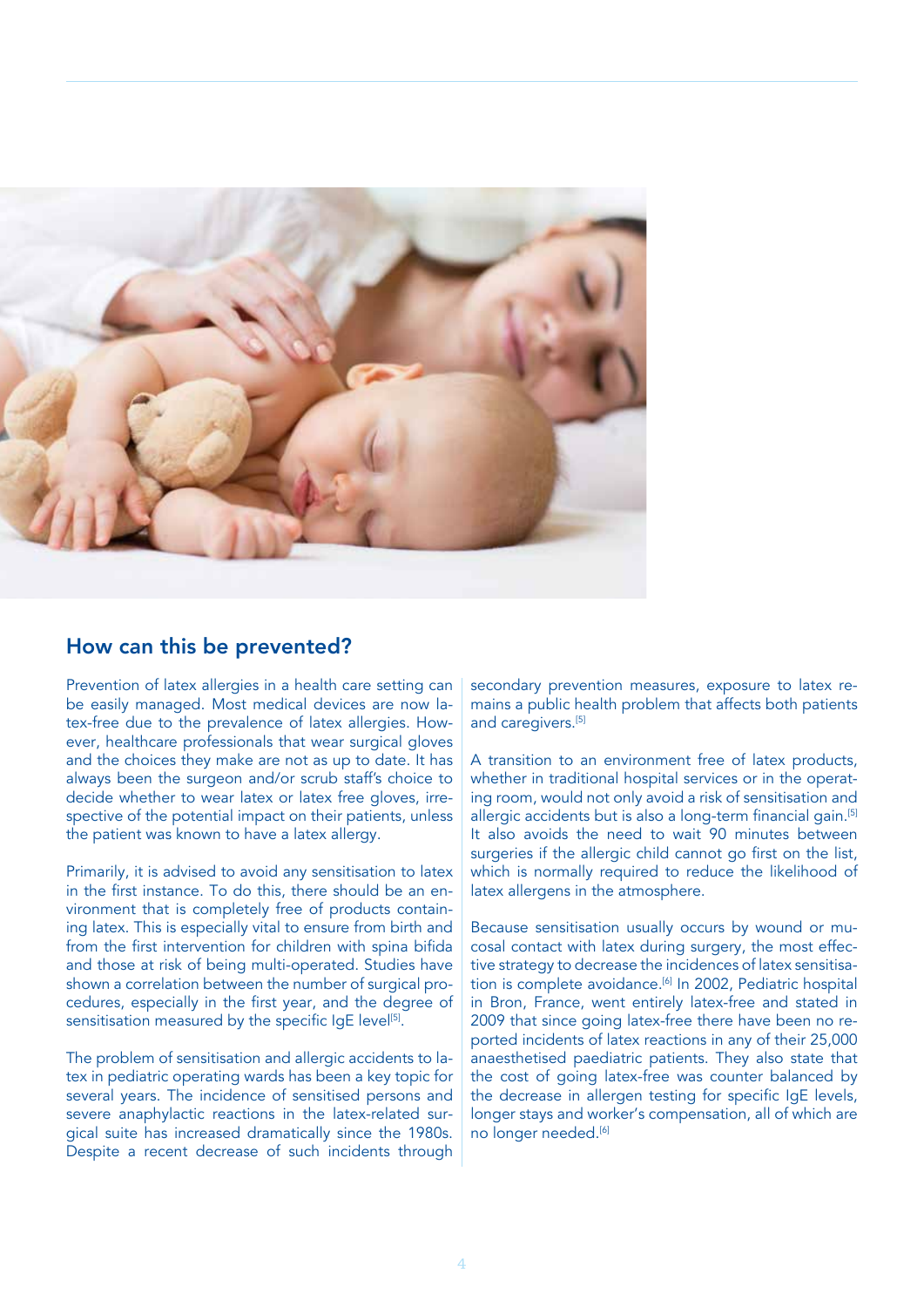# How can Sempermed® help you minimize these risks?

In recent years, both the latex protein content and the chemical residues have been reduced significantly through new engineering methods in glove production. Moreover, new vulcanisation accelerators have been developed that are significantly more tolerable and do not have any residues that are easily released.

# The role of accelerators

Vulcanisation is the most important step in the rubber manufacturing process, and neither natural nor synthetic latex would be elastic without it. Therefore, the long rubber molecule chains lying next to each other are crosslinked under the influence of heat and with the help of sulphur. The number of sulphur bridges (crosslinking density) depends on the sulphur quantity and vulcanisation time, and it is decisive for a high degree of elasticity and dimensional stability of the glove material.

Accelerators function as catalysts for this cross-linking process: They increase the speed and efficiency of the formation of the net structure, and they improve the elasticity,

resistance, and durability of the gloves. Some new accelerators used today are more effective and safe, although there are cross-linking processes available which do not need the conventional accelerators. Many traditional vulcanisation accelerators of the thiurame, carbamate and thiazol group have been identified as potent contact sensitisers. Some of them have also been classified as harmful to health and the environment, or as producers of carcinogenic nitrosamines (nitrogen compounds that cause cancer). The identification of these risks has resulted in thiurames, for example, no longer being used in quality gloves, and new accelerators being developed that are significantly safer.

Sempermed® offers a range of latex-free surgical gloves made from synthetic polyisoprene with natural latex alike properties, such as the Sempermed® Syntegra IR and Syntegra UV.

The synthetic Sempermed range is not only an excellent alternative for people with allergies. These gloves are free from latex proteins and powder, and are either vulcanised with an innovative accelerator system, like the Sempermed® Syntegra IR, or completly accelerator-free, like the Sempermed® Syntegra UV.

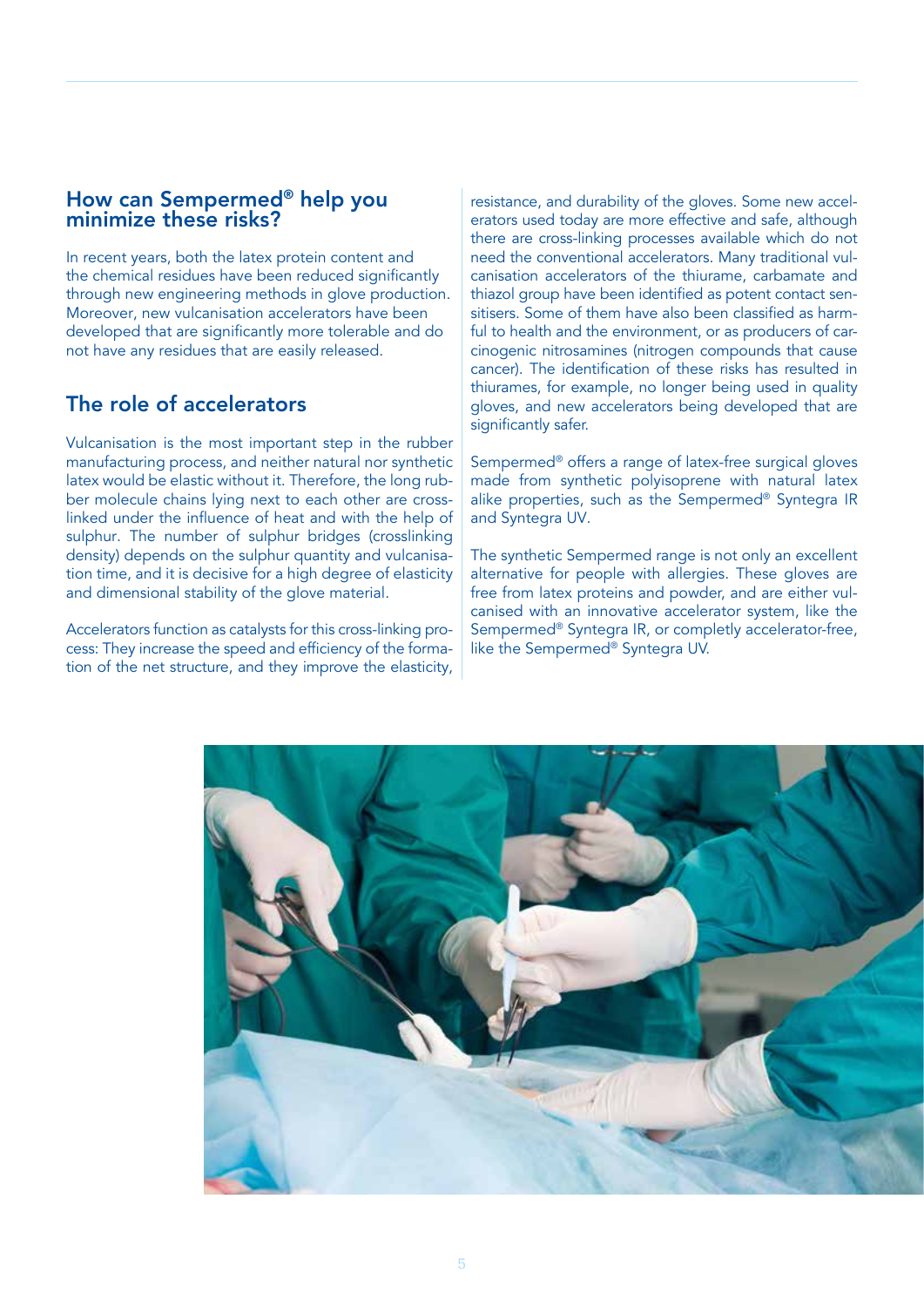

Maximally skin friendly made in Austria

latex-free • skin-friendly accelerators • synthetic polyisoprene

The latex-free Sempermed® Syntegra IR is made of synthetic polyisoprene (IR) and an excellent alternative not only for people with allergies: Free from latex proteins and powder, it is vulcanised with an innovative accelerator system that is extremely low in allergens.

The synergy between the two multifunctional accelerators DIXP and ZDNC (diisopropyl xanthogen polysulphide and zinc diisononyldithiocarbamate) brings with it a whole range of benefits:

- DIXP reacts very quickly and its reaction products volatilize completely during the vulcanisation process.
- ZDNC is a virtually non-allergenic dithiocarbamate accelerator. Hardly any other accelerator on the market today has as much safety data as DIXP and ZDNC.

Consequently, the type-IV allergy potential of the Sempermed® Syntegra IR is extremely low. At the same time it offers all the material properties that natural latex gloves also have.

#### Benefits at a glance:

- $\checkmark$  SKIN-FRIENDLY FORMULATION –
- latex-free and innovative accelerators LATEX ALIKE COMFORT
- 





A new Dimension of skin-friendliness and wearing comfort latex-free • accelerators-free • synthetic polyisoprene

The Sempermed® Syntegra UV composes a complety new dimension of skin-friendliness and wearing comfort.

After years of research, the Sempermed® R&D team has succeeded in using photochemical processes – induced by UV light – to interlink the glove film. This new production process developed at the Austrian facility allows the new Sempermed® Syntegra UV to be manufactured without accelerators. Thanks to polyisoprene, a material similar to natural latex, it also offers the popular comfort of latex.

#### Benefits at a glance:

- $\checkmark$  SKIN-FRIENDLY PROTECTION AGAINST ALLERGIC REACTIONS latex-free and accelerator-free
- LATEX ALIKE COMFORT
- GOOD TACTILE SENSES

This unique accelerator free glove offers even more protection against allergic reactions, protecting both the patient and the wearer.

The Sempermed® Syntegra UV has been awarded the European Innovation Award in 2016.

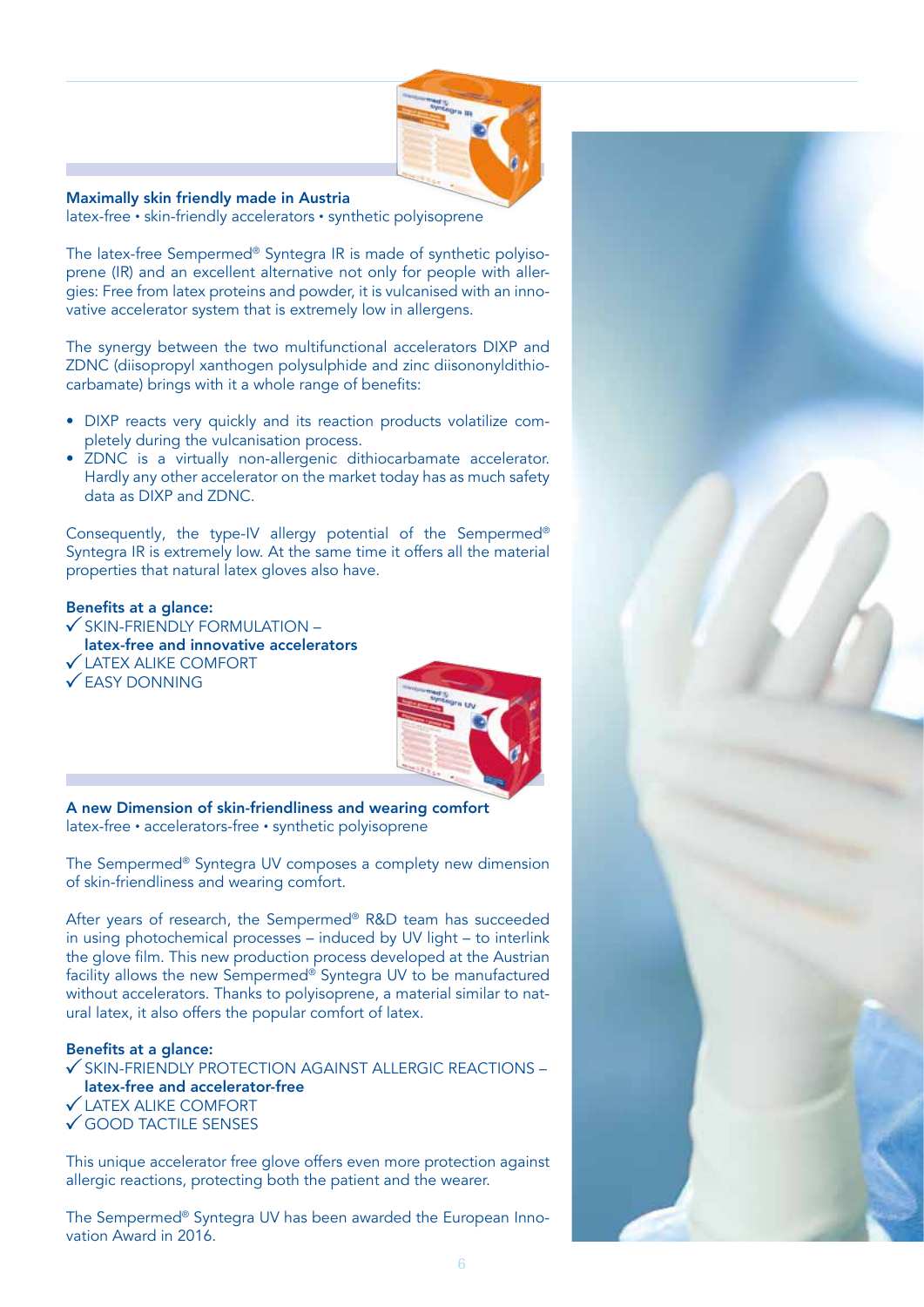



Green light for safety

latex-free • skin-friendly accelerators • synthetic polyisoprene

The Sempermed® synthetic underglove Syntegra Green gives the green light for increased safety in the OR room. With its smooth surface structure and optimised fit, it is the ideal solution when combined with the Sempermed® Syntegra IR and the Sempermed® Syntegra UV for double-donning, completely latex-free.

- The green colour enables any liquid seeping in between the gloves to be detected at an early stage, and the puncture will appear visually.
- The special synthetic polyisoprene formulation imitates the structural properties of natural latex, without incorporating any of its disadvantages: high elasticity and suppleness with low tension, excellent fit and hand mobility, superior tactility, and secure grip.

The Sempermed® Syntegra Green uses the same innovative accelerator system as the Sempermed® Syntegra IR and offers the same high standards in terms of skin-friendliness, comfort, and safety.

#### Benefits at a glance:

- $\checkmark$  GREEN COLOR
	- for easy and fast identification of glove perforation
- $\checkmark$  SKIN-FRIENDLY FORMULATION –
- latex-free and innovative accelerators
- LATEX ALIKE COMFORT AND EASY DONNING